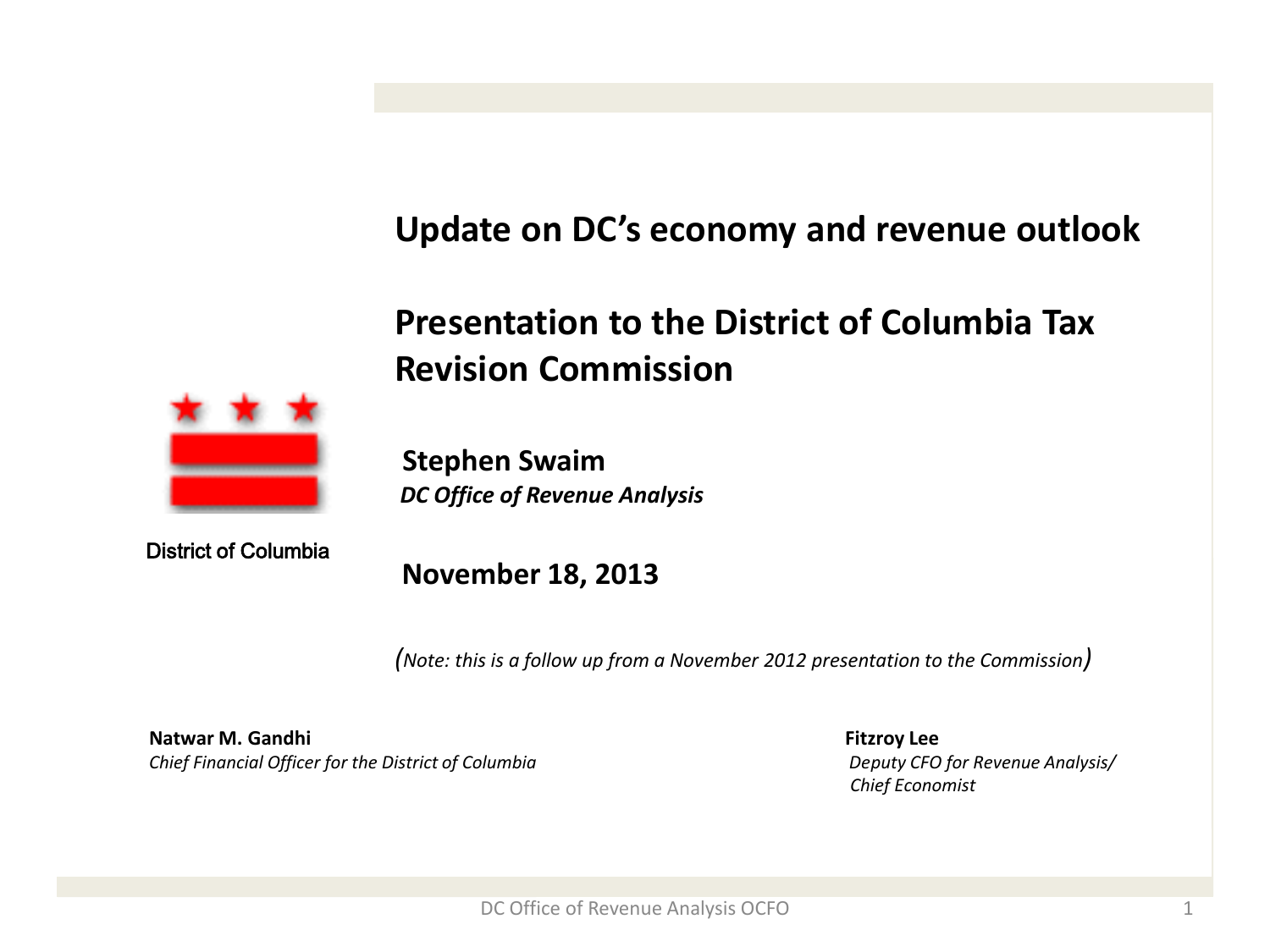## **The economy one year later: slower job growth, more people**

#### ▪**Job growth in DC has slowed, but private sector gains have managed to keep ahead of the decline in federal employment**. **DC is no longer doing better than everybody else.**

- --With the sequester now in effect, more federal jobs are being lost. (August was 6,100--2.9%--less than a year earlier, though still 8,000 more than when the 2007 recession began.)
- --Private sector employment is growing at about the same rate as a year ago. August jobs for the year were up 7,500 (1.5%), with the biggest gains in professional services and food services.

#### ▪**Population and resident employment continue to increase, but unemployment and poverty rates remain high.**

- --DC's population increased by 52,000 (9.0%) from 2008 to 2012, reaching 632,323 in July 2012. Since 2008, DC has added about 1,000 residents per month, mostly young singles.
- --From August 2011 to August 2013 resident employment rose by 25,000 but unemployment fell by only 5,000 (to a an 8.8% rate). Resident employment growth has slowed recently.
- --The poverty rate in DC in 2012 was 18.4%--down slightly from last year but higher than 2009.

#### ▪**The commuter bite out of DC's Personal Income continued to get smaller, but Personal Income growth also slowed to 2.1% over the past year, less than the US average.**

#### **▪DC's real estate markets, especially residential, continue to show strength.**

 --Office market 1 yr. later: occupied space up, rents down; 9.2% vacancy rate below metro's 13.4%. --Single family and condo sales up by double digits from last year, as are single family prices.

--More than 6,000 new apt. units and 2.9 million new sq. ft. of office space expected by 2015.

### **▪Slow but steady US recovery, low interest rates, and rapid stock market gains (44% over <u><b>\* t**</del> the past 2 years) have been of benefit to DC's tax base.</u>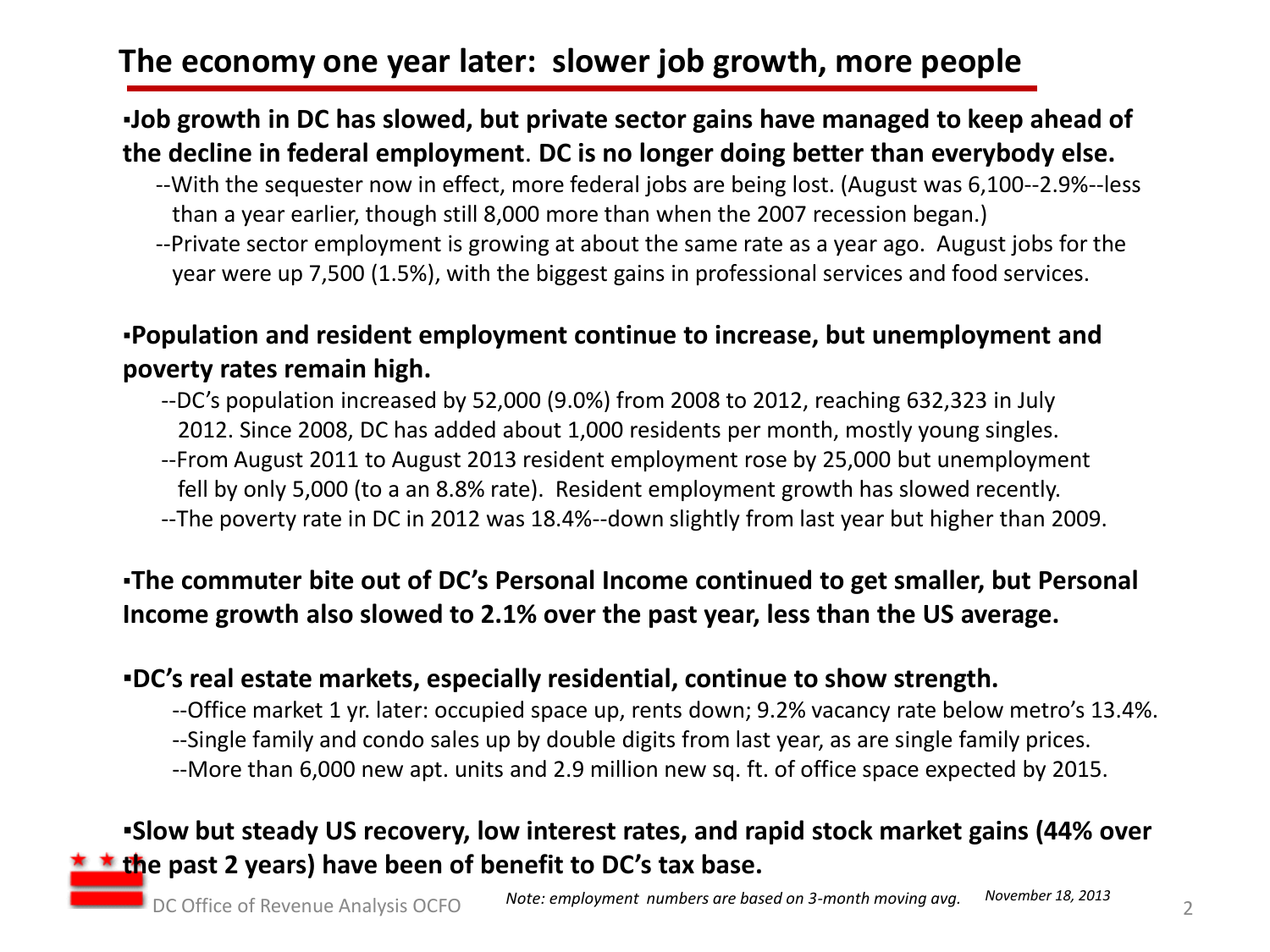## **Revenues one year later: more, but growth is slowing**

#### ▪**After a strong rebound from the recession's impact, revenue growth is slowing.**

- --Revenues surpassed their previous 2008 peak in 2011, and grew an estimated additional 12.5% (\$797 million) by FY 2013 as revenues were stronger than anticipated.
- --Currently estimated FY 2013 revenue growth of \$245M (3.6%) is less than half of that for the previous two years (but also more than 3 times the 1% rate of inflation).

#### ▪**Revenue gains over the past 3 years were led by income and deed taxes.**

- --FY 2013 estimated revenues are \$1,221 million (21.0%) above the FY 2010 low point.
- --Deed taxes, capital gains, and business income taxes accounted for about 39% (\$474 million) of this increase, recovering about three-quarters of their FY 2007 to FY 2010 \$620 million decline.
- --Income tax withholding accounted for \$341 million (28%) of the increase.
- --Real property taxes, which had grown by \$373 million from FY 2007 to FY 2010, added only \$68 million in the FY 2010 to FY 2013 period, just 6% of the revenue increase.
- --Revenue grew faster than Personal Income growth (16.7%) over the recovery period, ending in FY 2013 at 14.5% of Personal Income (about equal to the 10 year average of 14.8%).
- --Some of the revenue growth over the period is attributable to tax law changes.

| All tax and non-tax DC General Fund revenues (before earmarks): FY 2006 to FY 2013 (estimated) |         |         |         |            |           |         |         |                                                                                 |  |
|------------------------------------------------------------------------------------------------|---------|---------|---------|------------|-----------|---------|---------|---------------------------------------------------------------------------------|--|
|                                                                                                |         |         |         |            |           |         |         |                                                                                 |  |
|                                                                                                | 2006    | 2007    | 2008    | 2009       | 2010      | 2011    | 2012    | 2013 (est)                                                                      |  |
| Revenue (\$'000)                                                                               |         |         |         |            |           |         |         | 5,238,583 5,925,814 6,202,114 5,896,235 5,815,755 6,239,655 6,791,532 7,036,390 |  |
| change $(5'000)$                                                                               | 314.440 | 687.231 | 276,300 | $-305,879$ | $-80,480$ | 423,900 | 551,877 | 244.858                                                                         |  |
| % ch                                                                                           | 6.4     | 13.1    | 4.7     | $-4.9$     | $-1.4$    | 7.3     | 8.8     | 3.6 <sup>1</sup>                                                                |  |

*Note: FY 2006 through FY 2012 are from the CAFR. FY 2013 is from the September 2013 revenue letter and is subject to change. Revenue total includes O-type funds.*

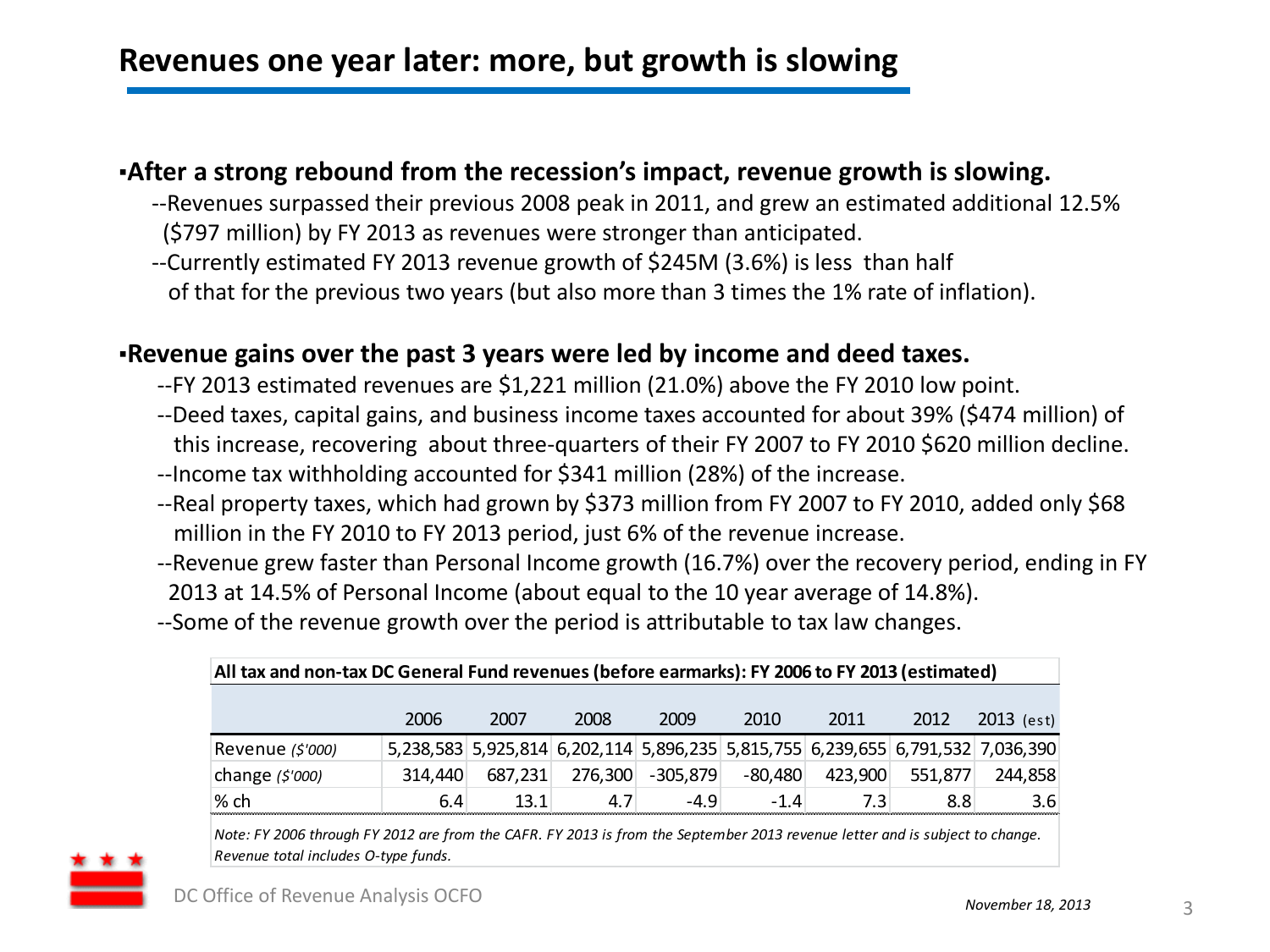# **September revenue outlook: modest growth in an uncertain economy**

#### ▪**Economic uncertainty and federal cutbacks are major factors contributing to expectations for slower growth in employment and income.**

 --Despite the sequester, the estimate assumes positive job growth and continued population growth. Personal Income gains of 10.8 % between FY 2013 to FY 2016 are less than the 16.7% growth from FY 2010 to FY 2013.

#### ▪**Expected revenue growth is about \$200 million per year from FY 2013 to FY 2016.**

- --From FY 2013 to FY 2016, revenues are expected to grow by \$592 million, an 8.4% increase.
- --Revenue grows more slowly than Personal Income.
- --Real property once again takes its place as the largest source of growth, increasing by \$222 million (11.5%) and accounting for 38% of the increase in revenue.
- **--** Individual income and sales combined are expected to grow by \$230 million and account for 39% of the revenue increase.
- --Along with the real property tax, business income taxes keep pace with Personal Income growth.

| All tax and non-tax General Fund revenue (before earmarks): FY 2012 to FY 2016 (est.) |           |           |                                        |           |              |  |  |  |  |
|---------------------------------------------------------------------------------------|-----------|-----------|----------------------------------------|-----------|--------------|--|--|--|--|
|                                                                                       | 2012      |           | $2013$ (est) $2014$ (est) $2015$ (est) |           | $2016$ (est) |  |  |  |  |
| Revenue (\$'000)                                                                      | 6,791,532 | 7,036,390 | 7,229,217                              | 7,452,519 | 7,628,241    |  |  |  |  |
| change $(5'000)$                                                                      | 551,877   | 244,858   | 192,827                                | 223,302   | 175,722      |  |  |  |  |
| % ch                                                                                  | 88        | 3.6       | 7 7                                    | 31        | 9Δ           |  |  |  |  |
| Source: September 2013 revenue letter. Revenues include O-type funds                  |           |           |                                        |           |              |  |  |  |  |



4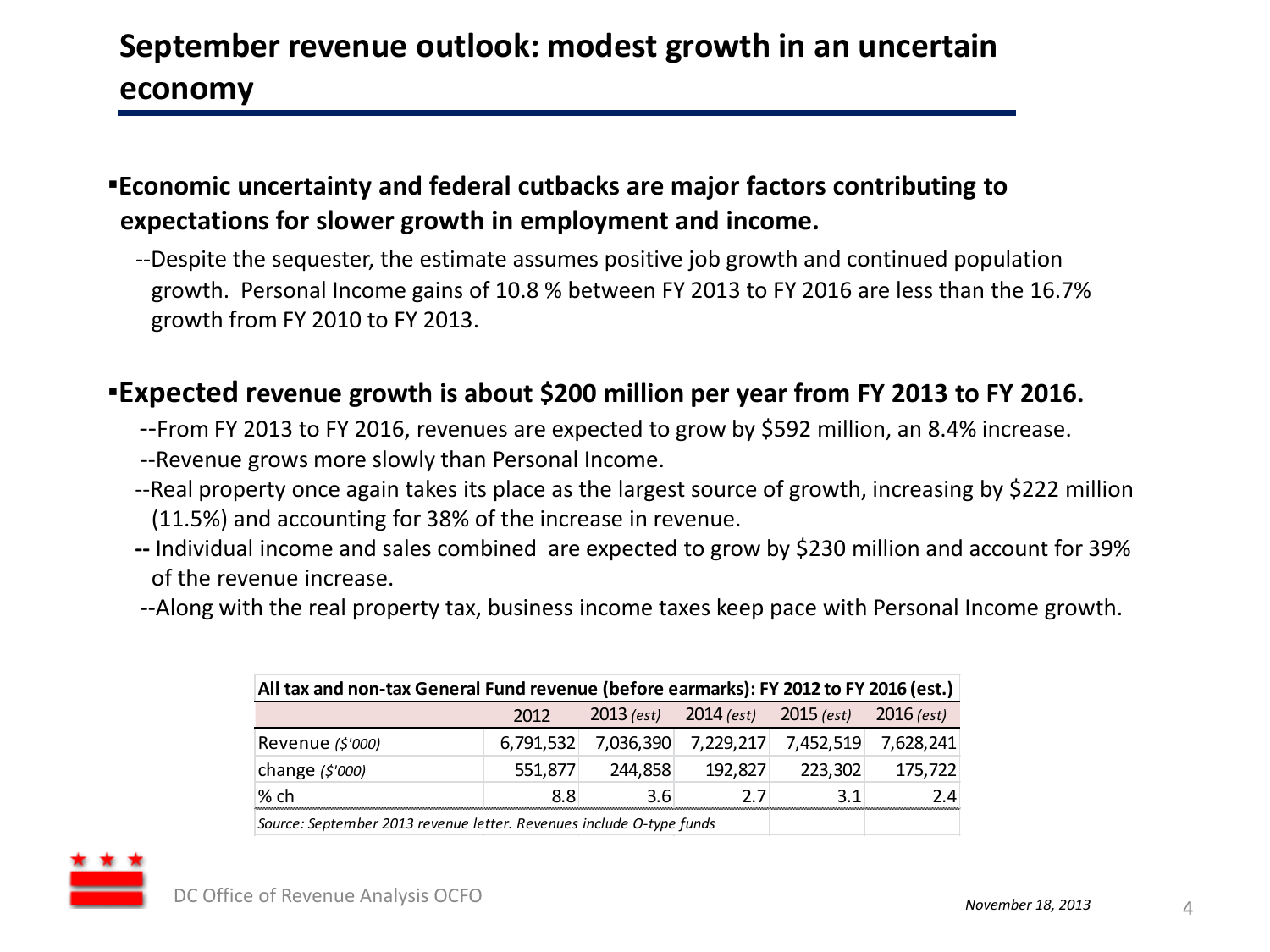## **The challenge: taxes and spending in a changing economy**

**• Federal slowdown**. With sequester in full implementation, restrained federal spending seems likely to continue. How severe will the restraint be? When and how much will this eventually affect the private sector in areas such as contract spending and leased office space?

**▪Private sector diversification**. With government and legal services lagging, finding new drivers for achieving gains in high wage employment requires success in competing in the private sector. Although their impact is uncertain, how DC taxes and spends money may contribute to success.

**•Population**. In the short run population growth seems set to continue and boost income, but how much does it depend on future job growth, the quality of public services, and affordable housing? Again, this is an area where DC taxes and spending policies may make a difference.

**•Real estate**. More than most taxes, real property taxes have tended to grow faster than Personal Income. Limited land area in a growing economy can certainly sustain increases in value, but assessed values can be affected if interest rates rise, offices have a hard time renting space at profitable rates, population growth slows, or capital markets change.

**Federal grants**. Federal cutbacks may dampen or reduce grants DC receives that make up about 30% of all revenues. This would put more pressure on local source revenues to pay all the bills.

▪**The US economy and other outside influences**. The sub-par US economic recovery affects DC and may continue for some time, particularly if fiscal matters are not resolved. The pace of stock market gains for the past 2 years is probably not sustainable; slower growth in the capital gains part of the Individual income tax is likely. DC remains vulnerable to shocks from national security events or  $\star \star$  other developments such as disruptions in world energy or financial markets.

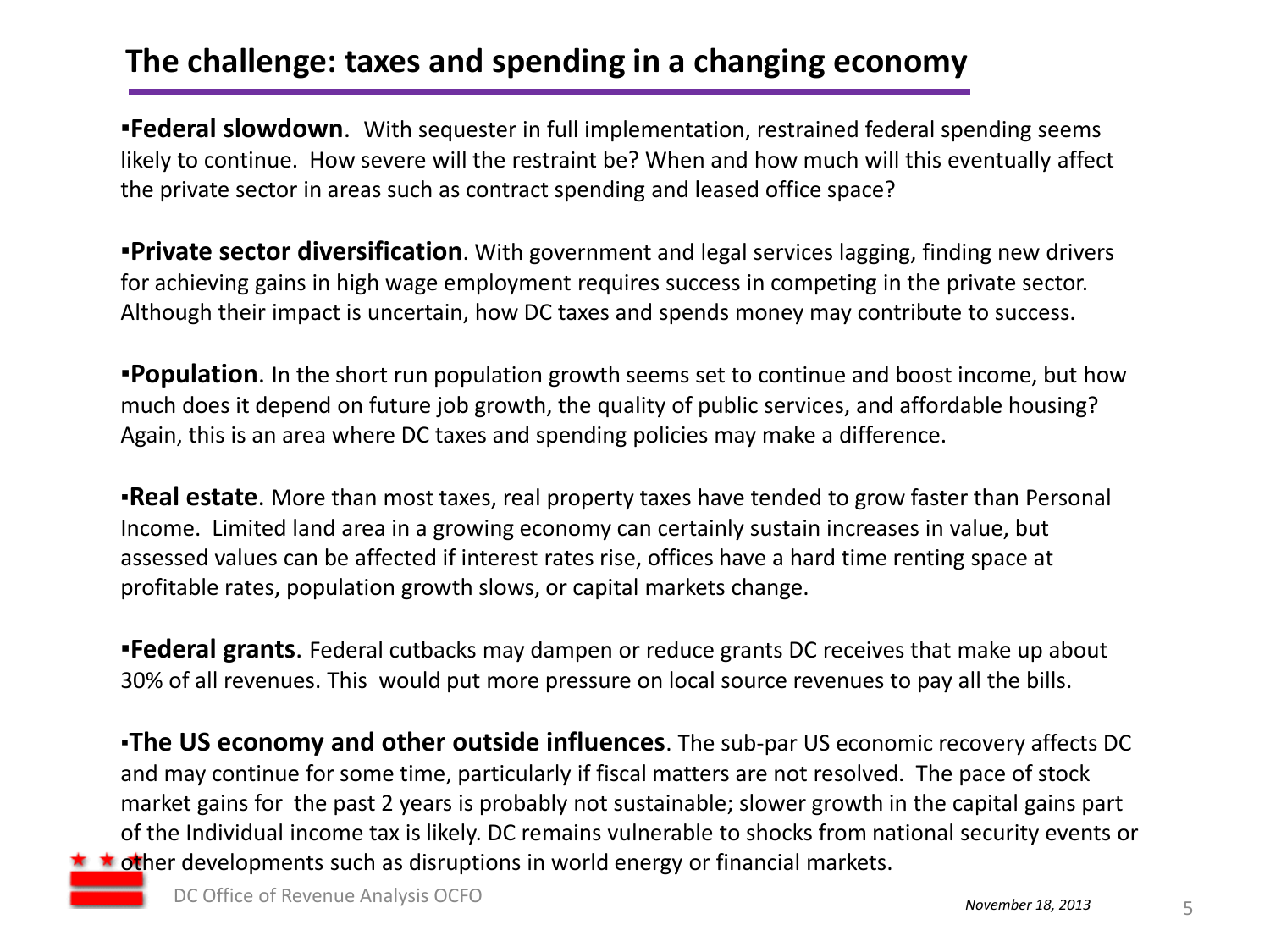## **Employment in DC and commercial real estate**



#### **Wage and salary employment in DC: August 2011 and August 2013**

|                                                               | Level in: |                   | Change:   |        |  |
|---------------------------------------------------------------|-----------|-------------------|-----------|--------|--|
| Sector                                                        |           | Aug 2011 Aug 2013 | amount    | %      |  |
| Federal government                                            | 214,633   | 203,433           | $-11,200$ | $-5.2$ |  |
| Local government                                              | 37,300    | 36,733            | $-567$    | $-1.5$ |  |
| Professional services, except legal                           | 74,100    | 80,067            | 5,967     | 8.1    |  |
| Legal services                                                | 30,533    | 29,900            | -633      | $-2.1$ |  |
| <b>Business services</b>                                      | 47,567    | 46,967            | $-600$    | $-1.3$ |  |
| Information and finance                                       | 46,000    | 45,700            | $-300$    | $-0.7$ |  |
| Education                                                     | 45,833    | 47,567            | 1,733     | 3.8    |  |
| Health                                                        | 63,000    | 64,300            | 1,300     | 2.1    |  |
| Organizations                                                 | 60,100    | 61,433            | 1,333     | 2.2    |  |
| Hospitality                                                   | 63,033    | 68,900            | 5,867     | 9.3    |  |
| Wholesale and retail                                          | 22,833    | 22,967            | 133       | 0.6    |  |
| All other private                                             | 25,667    | 26,233            | 567       | 2.2    |  |
| Total                                                         | 730,600   | 734,200           | 3,600     | 0.5    |  |
| Source: BLS. Data is 3-month moving average as of date shown. |           |                   |           |        |  |



Commercial office space vacancy rate (with sublet) and space under construction: 2008.3 to 2013.3 (value at end of each quarter) 11.0 13.00 vacancy rate (percent)  $11.00\frac{1}{5}$ 10.0  $9.0$ ہے 9.00 8.0 g 7.00  $7.0$ 5.00 6.0





.

6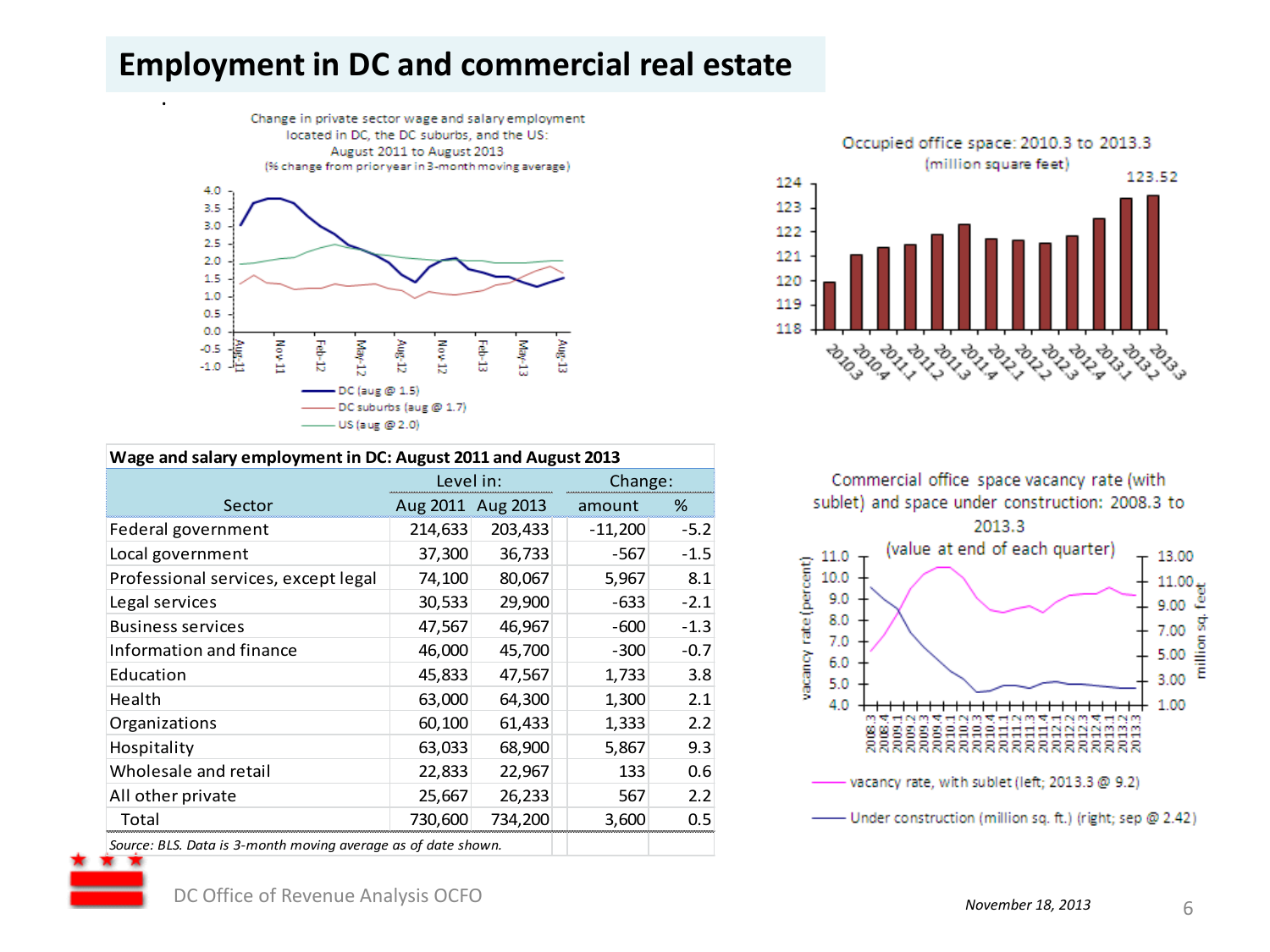## **Demographics and resident employment**

| DC Population: 2000 to 2012 |         |                    |        |  |  |  |  |  |  |
|-----------------------------|---------|--------------------|--------|--|--|--|--|--|--|
|                             |         | ch from prior year |        |  |  |  |  |  |  |
| year (July)                 | level   | amount             | ℅      |  |  |  |  |  |  |
| 2000                        | 572,046 | 1,563              | 0.3    |  |  |  |  |  |  |
| 2001                        | 574,504 | 2,458              | 0.4    |  |  |  |  |  |  |
| 2002                        | 573,158 | $-1,346$           | $-0.2$ |  |  |  |  |  |  |
| 2003                        | 568,502 | $-4,656$           | $-0.8$ |  |  |  |  |  |  |
| 2004                        | 567,754 | $-748$             | $-0.1$ |  |  |  |  |  |  |
| 2005                        | 567,136 | -618               | $-0.1$ |  |  |  |  |  |  |
| 2006                        | 570,681 | 3,545              | 0.6    |  |  |  |  |  |  |
| 2007                        | 574,404 | 3,723              | 0.7    |  |  |  |  |  |  |
| 2008                        | 580,236 | 5,832              | 1.0    |  |  |  |  |  |  |
| 2009                        | 592,228 | 11,992             | 2.1    |  |  |  |  |  |  |
| 2010                        | 604,989 | 12,761             | 2.2    |  |  |  |  |  |  |
| 2011                        | 619,020 | 14,031             | 2.3    |  |  |  |  |  |  |
| 2012                        | 632,323 | 13,303             | 2.1    |  |  |  |  |  |  |

*Source: US Census Bureau*







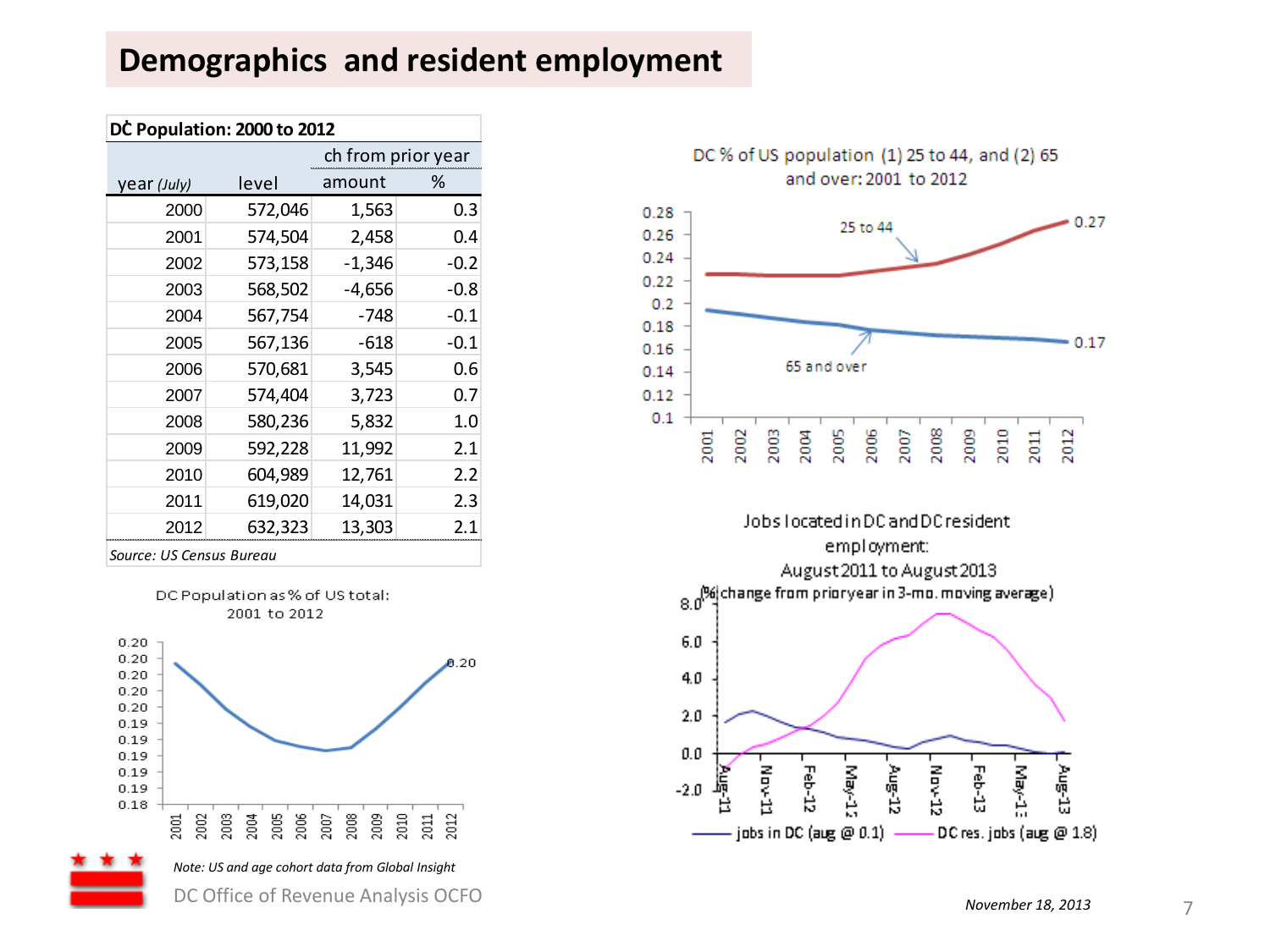#### **Income**



#### **DC % of US resident earnings, property income, transfer payments, and**  households**: 2001 to 2012**



*Source: BEA Personal Income and Global Insight (households)*



DC Office of Revenue Analysis OCFO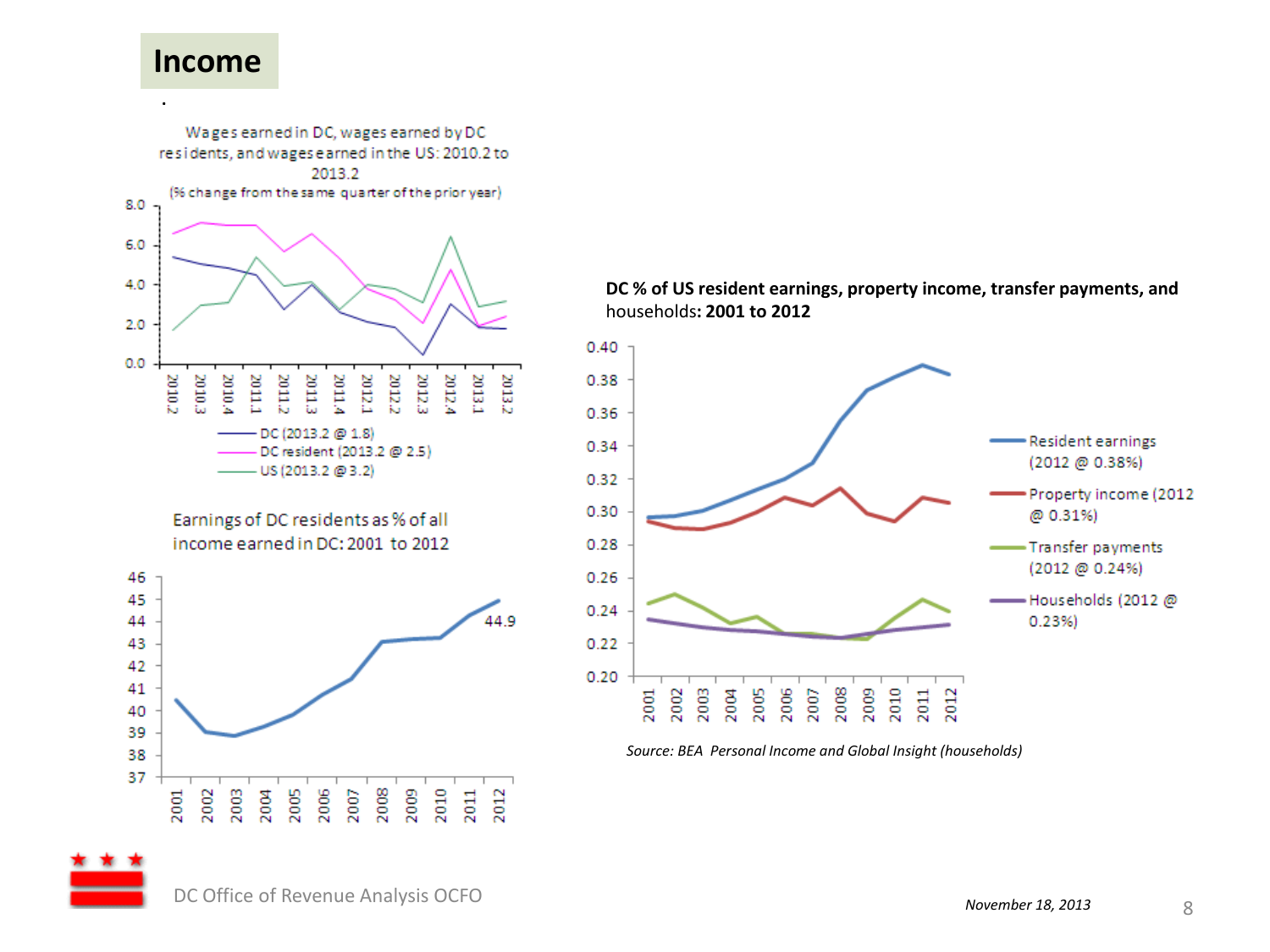## **Housing and real property sales**

. FHFA expanded-data same property housing price index for DC, the metro area, and the US: 1992.1 to 2013.2 (index: 1992.1 = 100) *[Index based on 12-month moving averages]* 350 300 250 DC (2013.2 @ 330) 200 Wash, metro area (2013.2 @ 199) 150 US (2013.2 @ 176) 100 50 1997.1<br>1988.3<br>1993.3  $20021$ <br> $20032$ 2010.4 992.1 1993.2 1994.3 1995.4 2004.3  $2005.4$ <br> $2007.1$ 2008.2 2009.3 2012.1<br>2013.2

Value of all property transfers subject to deed transfer or economic interest tax, divided between brokered home sales and all other: January 2004 to September 2013 (12-month moving total, \$ billion)

*Source: DC Recorder of Deeds and MRIS. The value of settled housing contracts is subtracted from total transfers to obtain the value of commercial and all other sales. Calculated from 12-month moving totals.*



FHFA expanded-data same property housing price index for DC and DC Personal Income: 1992.1 to 2013.2 (Index: 1992.1 = 100) *[based on 12-month moving averages]*



**Brokered housing** sales (sep 2013 @ \$4.40B, 39.8%)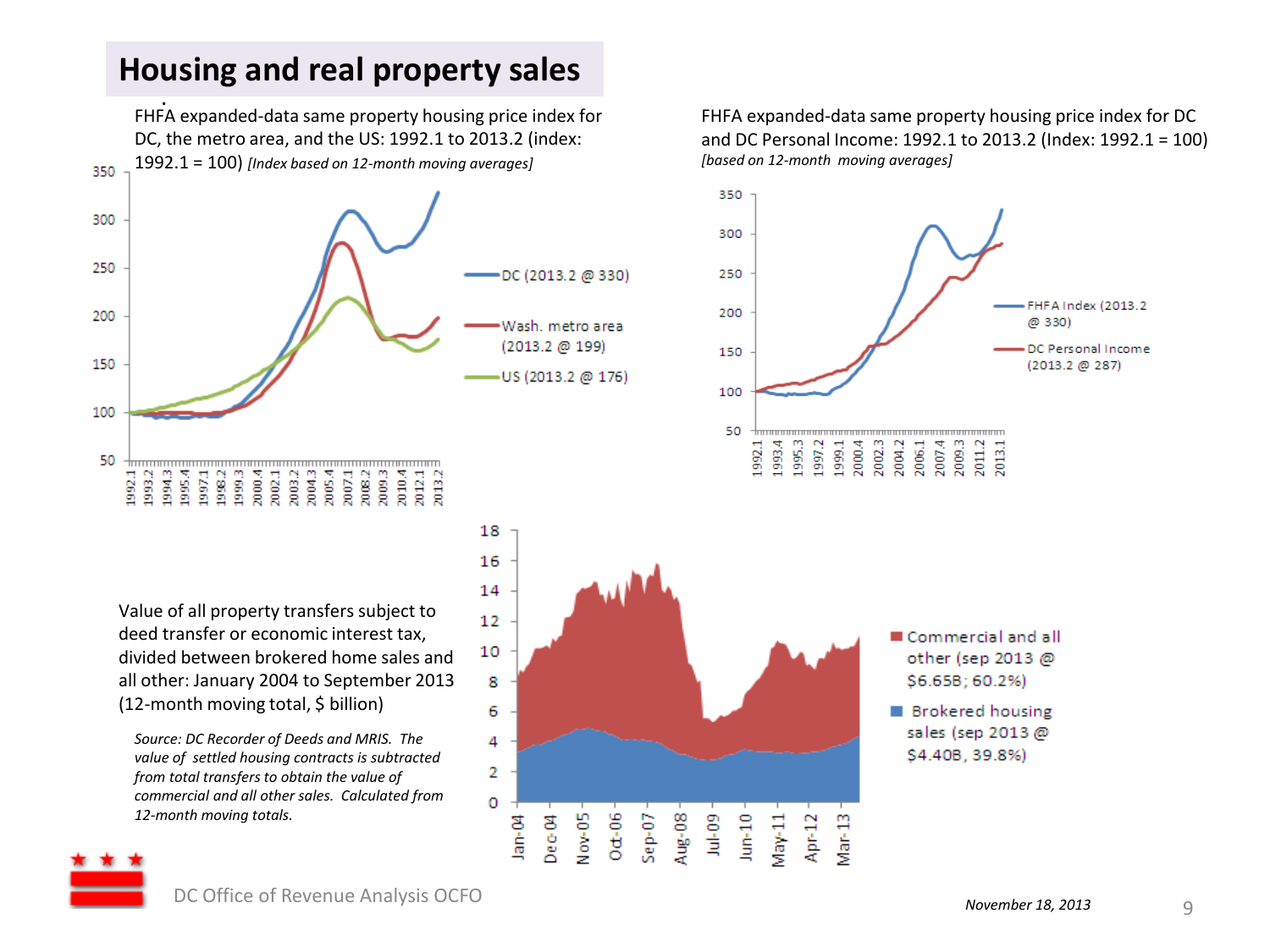#### **Revenue**



Real property tax, Individual income tax, and DC Personal Income: FY 1984 to FY 2017 (est.) [Index numbers: 1984 = 100]



Change from prior years in total DC revenue (before earmarks): 2000 to 2017 (est,) (In millions of nominal dollars)



Revenue (before earmarks) as % of DC Personal Income: 1984 to 2017 (est.)



General sales, business income, gross receipts, excise, and other business taxes, and DC Personal Income: 1984 to 2017 (est.) [Index numbers: 1984 = 100]